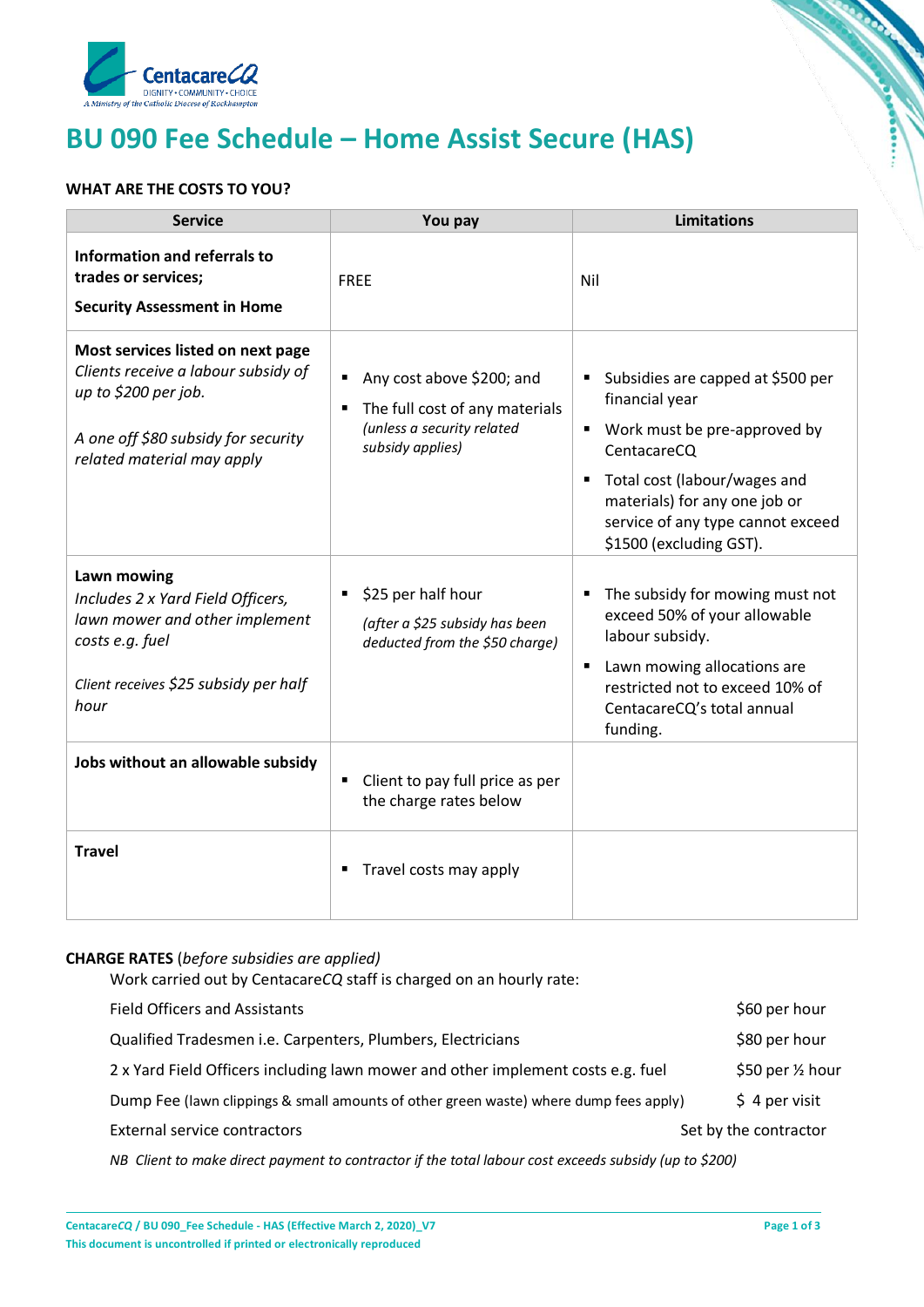

#### **LIST OF SERVICES PROVIDED AND WHO IS EXPECTED TO DELIVER THE SERVICE**

 **NB:** All service delivery is subject to change and dependent on funding availability**.**

#### **Minor Modifications to ensure client independence, safety and health reasons.**

| Supply and Installation of Grab Rails / Handrails;<br>٠                          |                       |  |
|----------------------------------------------------------------------------------|-----------------------|--|
| Grab and shower rails                                                            |                       |  |
| External ramps for wheelchair and wheelie-walker access;                         |                       |  |
| Supply / Install Rubber or Timber Ramp Wedge                                     | CentacareCQ Field     |  |
| Supply/Fit Handheld Shower                                                       | <b>Officers</b>       |  |
| Install False Floor in Shower                                                    |                       |  |
| Customized bed blocks                                                            |                       |  |
| Chair raisers                                                                    |                       |  |
| Bath boards                                                                      |                       |  |
| Various other home modification jobs as referred by Occupational Therapist.<br>٠ | CentacareCQ Field     |  |
| NB Occupational Therapist referral required for all Home modifications -         | Officers (Carpenters) |  |
| that is physical changes to the home.                                            |                       |  |
| <b>Security to ensure client safety</b>                                          |                       |  |
| Supply/Change Light Bulb<br>٠                                                    |                       |  |
| Installation and repair to senor lights                                          |                       |  |
| Installation of key safe                                                         |                       |  |
| Installation of emergency alarms and other safety aids                           |                       |  |

■ Repair / Replace Locks and hinges ■ Supply / Fit Window Locks and/or dowels **Supply/Fit New Doors** ■ Ease and Adjust Doors ■ Supply/Fit Draught Excluders ■ Re-mesh fly screens on Front and Back Doors **Minor Repairs Fencing/gates where there is a potential security issue** Centacare*CQ* Field Officers; or Assistant Field Officer

#### **Smoke Alarms to ensure client safety**

| ■ Supply/Change Smoke Alarm Batteries | CentacareCQ Field      |
|---------------------------------------|------------------------|
| Install New Battery Smoke Alarms      | Officers; or Assistant |
|                                       | Field Officer          |

**Home Maintenance - to provide client safety and for health reasons**

| • Clean Air Cond. Filters            |                       |
|--------------------------------------|-----------------------|
| • Ceiling fan maintenance as require |                       |
| • Clean Air Cond. Filters            | CentacareCQ Assistant |
| ■ Repair Grout in Shower             | Field Officer         |
| • Silicon Seal in Shower             |                       |
| • Non-Slip Treatment                 |                       |

| Plumbing work- to provide client safety and for health reasons |                     |  |
|----------------------------------------------------------------|---------------------|--|
| Repair / Replace Hot Water System                              |                     |  |
| Repair / Replace Water Pumps supplying household water only    |                     |  |
| Repair / Replace Leaking Tap                                   |                     |  |
| Repair Toilet leaks                                            |                     |  |
| Toilet Cistern Replacement                                     | CentacareCQ Plumber |  |
| <b>Toilet Pan Replacements</b>                                 |                     |  |
| <b>Toilet Suite Replacements</b>                               |                     |  |
| Minor Leaking and Burst Pipes                                  |                     |  |

**CONTRACTOR** 

**Consequence**